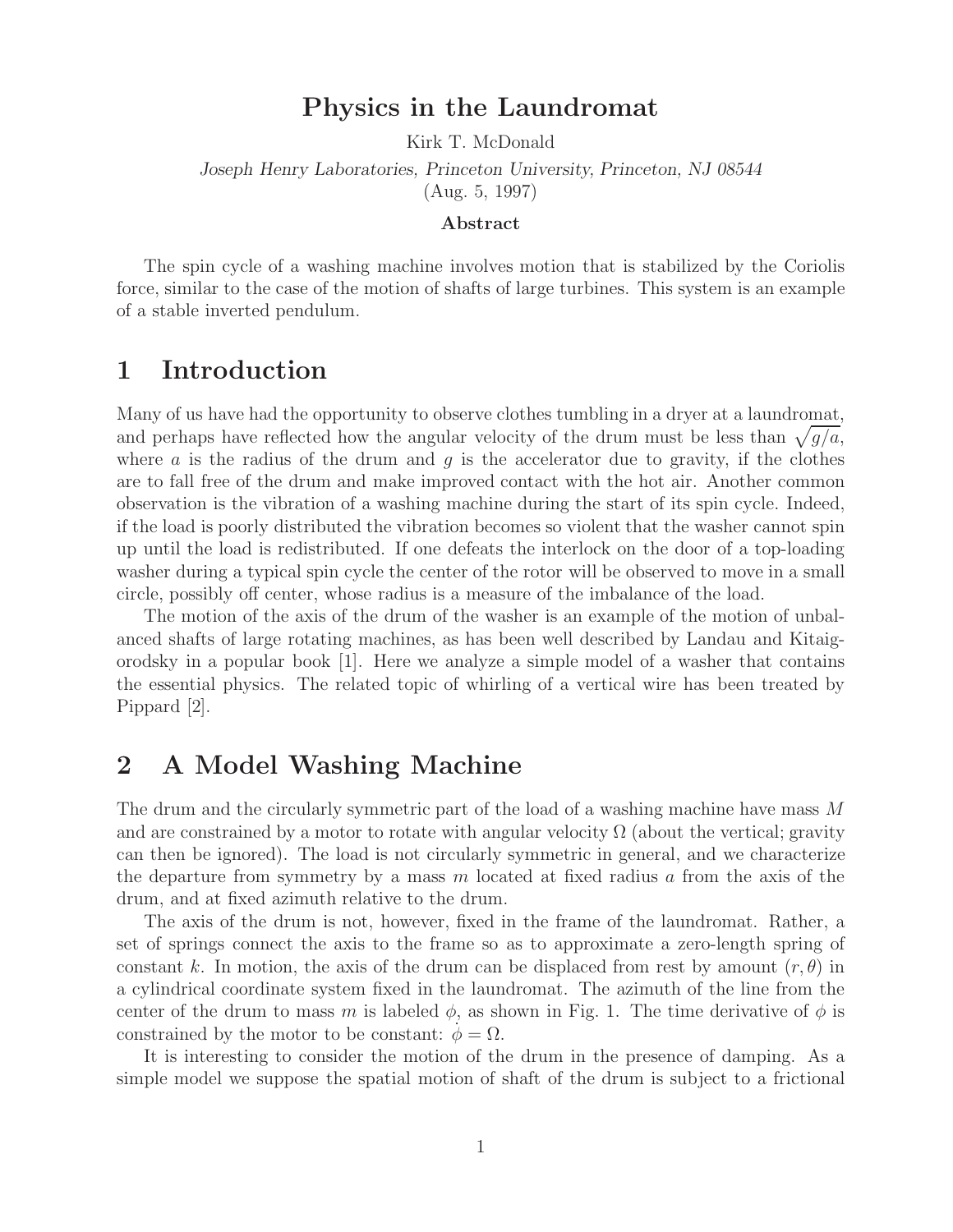

Figure 1: Model of the spin cycle of a washing machine. The drum and symmetrical part of the load have mass  $M$ . The center of the drum is at  $(r, \theta)$  and is connected to the origin by a zero-length spring of constant k. An unbalanced load of mass m lies at distance a from the center of the drum and at angle  $\phi$  with respect to a fixed direction in the laundromat. The washer motor turns the drum with constant angular velocity  $\phi = \Omega$ .

force,  $-\gamma \dot{\mathbf{r}}$ , proportional to its velocity. The frictional torque that opposes the forced rotation Ω does not, however, affect the motion.

The equations of motion of this system of two degrees of freedom, r and  $\theta$ , are readily deduced from a Newtonian approach,

$$
m_{\text{cm}}\ddot{\mathbf{r}}_{\text{cm}} = M\ddot{\mathbf{r}} + m\ddot{\mathbf{r}}_m = -k\,\mathbf{r} - \gamma\,\dot{\mathbf{r}},\tag{1}
$$

where the position  $\mathbf{r}_m$  of mass m is,

$$
\mathbf{r}_m = \mathbf{r} + \mathbf{a} = r\,\hat{\mathbf{r}} + a\cos(\phi - \theta)\,\hat{\mathbf{r}} + a\sin(\phi - \theta)\,\hat{\boldsymbol{\theta}},\tag{2}
$$

$$
\dot{\mathbf{r}}_{m} = \dot{\mathbf{r}} + \dot{\mathbf{a}} = \dot{r}\,\hat{\mathbf{r}} + r\dot{\theta}\,\hat{\boldsymbol{\theta}} + a\Omega\,\hat{\boldsymbol{\phi}} \n= \dot{r}\,\hat{\mathbf{r}} + r\dot{\theta}\,\hat{\boldsymbol{\theta}} + a\Omega[-\sin(\phi - \theta)\,\hat{\mathbf{r}} + \cos(\phi - \theta\,\hat{\boldsymbol{\theta}})]
$$
\n(3)

$$
\ddot{\mathbf{r}}_{m} = \ddot{\mathbf{r}} + \ddot{\mathbf{a}} = (\ddot{r} - r\dot{\theta}^{2})\hat{\mathbf{r}} + (r\ddot{\theta} + 2\dot{r}\dot{\theta})\hat{\boldsymbol{\theta}} \n- a\Omega(\Omega - \dot{\theta})\left[\cos(\phi - \theta)\hat{\mathbf{r}} + \sin(\phi - \theta)\hat{\boldsymbol{\theta}}\right] - a\Omega\dot{\theta}\left[\sin(\phi - \theta)\hat{\boldsymbol{\theta}} + \cos(\phi - \theta)\hat{\mathbf{r}}\right] \n= \left[\ddot{r} - r\dot{\theta}^{2} - a\Omega^{2}\cos(\phi - \theta)\right]\hat{\mathbf{r}} + \left[r\ddot{\theta} + 2\dot{r}\dot{\theta} - a\Omega^{2}\sin(\phi - \theta)\right]\hat{\boldsymbol{\theta}},
$$
\n(4)

where  $\hat{\theta}$  is perpendicular to  $\hat{\mathbf{r}}, \dot{\hat{\mathbf{r}}} = \dot{\theta} \hat{\theta}$  and  $\dot{\hat{\theta}} = -\dot{\theta} \hat{\mathbf{r}}$ .<br>Then the equation of motion associated with coordinated

Then, the equation of motion associated with coordinate  $r$  is,

$$
\ddot{r} = r\dot{\theta}^2 + b\Omega^2 \cos(\phi - \theta) - \omega_0^2 r - \Gamma \dot{r},\tag{5}
$$

and that with coordinate  $\theta$  is,

$$
0 = r\ddot{\theta} + 2\dot{r}\dot{\theta} - b\Omega^2\sin(\phi - \theta) + \Gamma r\dot{\theta},
$$
\n(6)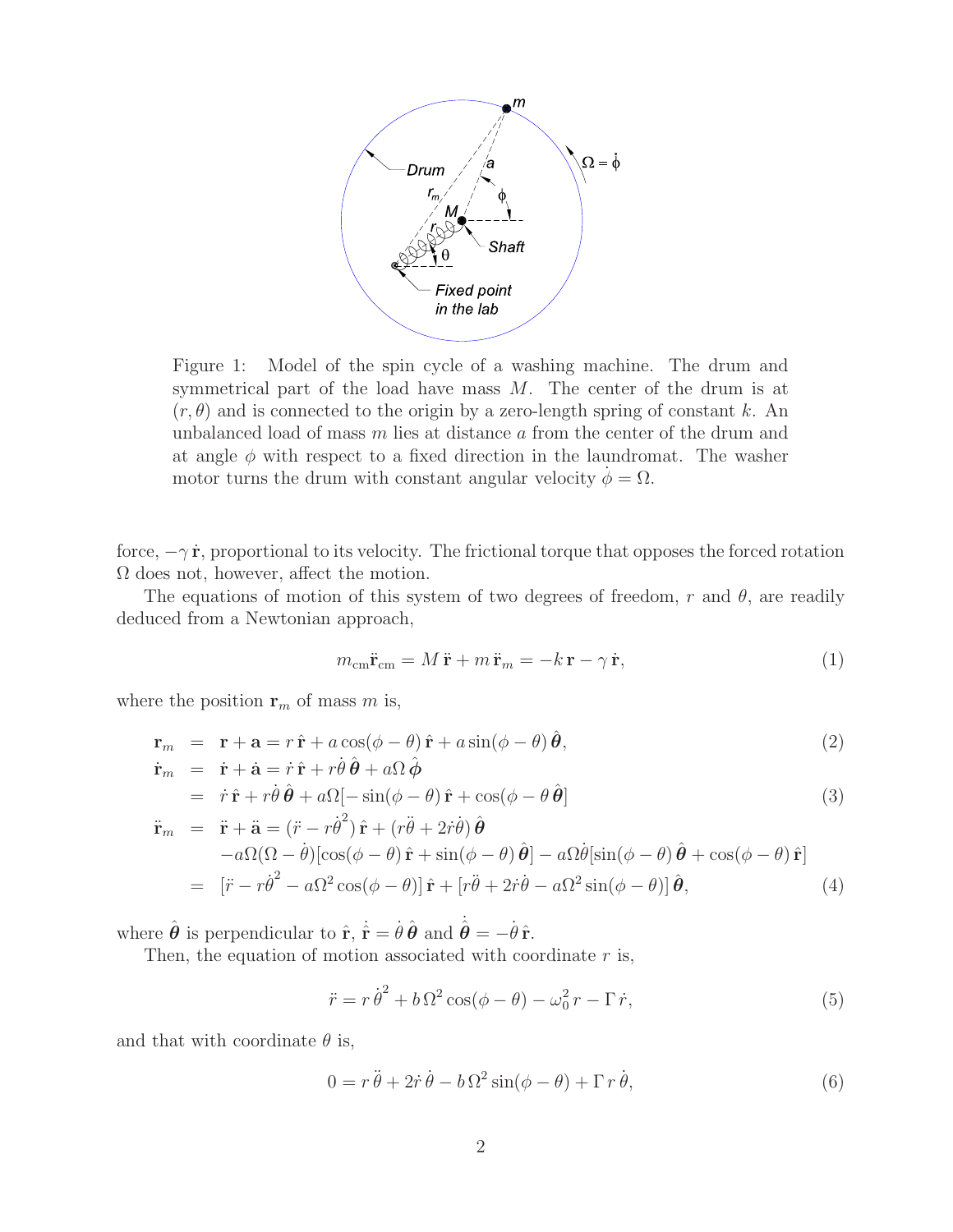where we have introduced the notation,

$$
\omega_0 = \sqrt{\frac{k}{m+M}}.\tag{7}
$$

for the natural frequency of vibration of the washing machine,

$$
b = \frac{m}{m+M}a,\tag{8}
$$

for the distance of the center of mass from the shaft and,

$$
\Gamma = \frac{\gamma}{m+M}.\tag{9}
$$

These equations can be interpreted in a frame rotating with angular velocity  $\dot{\theta}$ . Equation tells us that the total mass times the radial acceleration of mass M equals the spring  $(5)$  tells us that the total mass times the radial acceleration of mass M equals the spring force plus the radial component of the centrifugal force and friction. Equation (6) indicates that the azimuthal coordinate forces plus friction sum to zero; the term  $2\dot{r}\dot{\theta}$  is the Coriolis acceleration acceleration.

The equations of motion with the neglect of friction are also readily deduced from the Lagrangian,

$$
L = \frac{1}{2}(m+M)(\dot{r}^2 + r^2\dot{\theta}^2) - \dot{m}a\dot{r}\Omega\sin(\phi-\theta) + \dot{m}a\dot{r}\dot{\theta}\Omega\cos(\phi-\theta) + \frac{1}{2}(I + ma^2)\Omega^2 - \frac{1}{2}kr^2,\tag{10}
$$

where  $I$  is the moment of inertia of the drum plus symmetric part of the load. The rotational kinetic energy is constant by assumption, so the moment of inertia does not appear further in the analysis.

### **3 Steady Motion**

We first discuss steady motion in which  $\dot{r} = 0$ ,  $\ddot{r} = 0$  and  $\ddot{\theta} = 0$ . The shaft of the drum moves in a circle of radius  $r_0$  and the mass m is at constant azimuth  $\phi_0 = \phi - \theta$  relative to the azimuth of the shaft. Then, eq. (5) tells us that,

$$
r_0 = \frac{b\,\Omega^2\cos\phi_0}{\omega_0^2 - \Omega^2},\tag{11}
$$

while eq.  $(6)$  indicates,

$$
r_0 = \frac{b\,\Omega\sin\phi_0}{\Gamma}.\tag{12}
$$

Together,

$$
\cos \phi_0 = \frac{\omega_0^2 - \Omega^2}{\sqrt{(\omega_0^2 - \Omega^2)^2 + \Gamma^2 \Omega^2}}, \qquad \sin \phi_0 = \frac{\Gamma \Omega}{\sqrt{(\omega_0^2 - \Omega^2)^2 + \Gamma^2 \Omega^2}}, \tag{13}
$$

and,

$$
r_0 = \frac{b\,\Omega^2}{\sqrt{(\omega_0^2 - \Omega^2)^2 + \Gamma^2 \Omega^2}}.\tag{14}
$$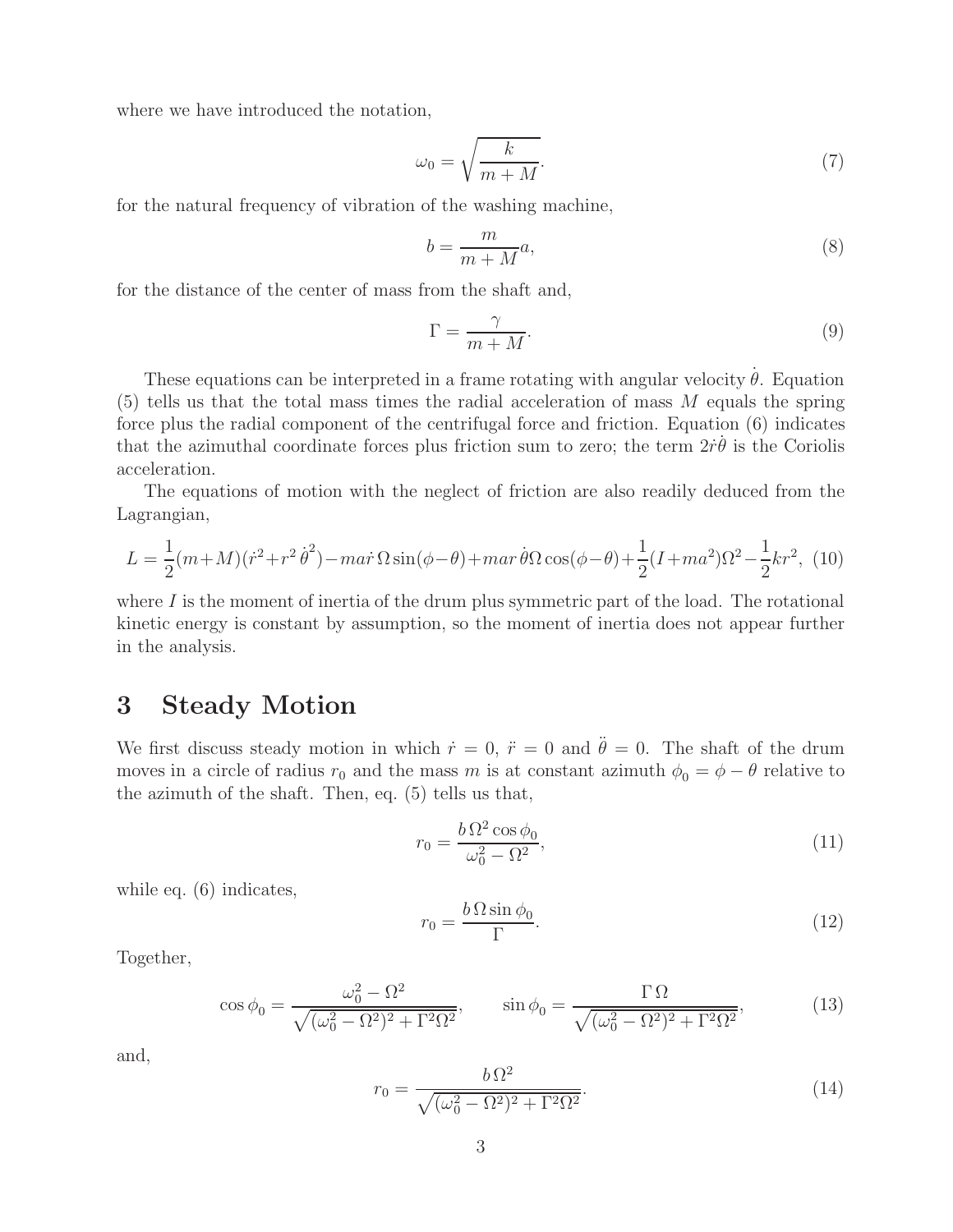For a balanced load  $(m = 0)$  distance b is zero, so the equilibrium displacement is zero also.

For low spin  $(\Omega \ll \omega_0)$  an unbalanced load finds itself at relative azimuth  $\phi_0 \approx 0$ , while<br>r resonance  $(\Omega \approx \omega_0)$  the azimuth is  $\approx \pi/2$  and for high spin  $(\Omega \gg \omega)$  the azimuth near resonance  $(\Omega \approx \omega_0)$  the azimuth is  $\approx \pi/2$ , and for high spin  $(\Omega \gg \omega)$  the azimuth approaches  $\pi$ . In the latter case the system is a kind of inverted pendulum.

The center of mass of the system is at distance,

$$
r_{\rm cm} = \frac{b\,\omega_0^2}{\sqrt{(\omega_0^2 - \Omega^2)^2 + \Gamma^2 \Omega^2}}.\tag{15}
$$

Thus the center of mass approaches the origin as the spin  $\Omega$  becomes large, even though the shaft is at radius  $r_0 \approx b$ . The system can be called self-centering as the spin  $\Omega$  increases, once it successfully passes through the resonance region.

#### **4 Stability**

Is the desirable self-centering motion found above stable against small perturbations? If angle  $\theta(t)$  were locked at  $\phi - \phi_0 = \Omega t - \phi_0$ , *i.e.*, if only radial oscillations of the axis of the drum were permitted, and  $\Omega > \omega_0$  answer would be no!

To see this we refer to eq. (5), which for the locked hypothesis reads,

$$
\ddot{r} = (\Omega^2 - \omega_0^2)r + b\,\Omega^2\cos\phi_0 - \Gamma\,\dot{r}.\tag{16}
$$

For oscillatory radial motion the coefficient of the term in r must be negative. Hence, the locked motion would be stable only for low spin,  $\Omega < \omega_0$ .

However, we will find that the motion is stable when both radial and azimuthal oscillations are considered. The linked system of masses  $m$  and  $M$  forms a kind of double pendulum. The motion in which  $\phi \approx \theta + \pi$  that arises when the drive frequency  $\Omega$  exceeds the resonant frequency  $\omega_0$  is an example of a stable inverted pendulum.

To demonstrate this we perform a perturbation analysis, seeking solutions of the form,

$$
r = r_0(1 + \epsilon), \qquad \theta = \phi - \phi_0 + \delta,
$$
\n(17)

where the perturbations are desired to be small and oscillatory with angular frequency  $\omega$ ,

$$
\epsilon = \epsilon_0 e^{i\omega t}, \quad \text{and} \quad \delta = \delta_0 e^{i\omega t} \quad \text{with} \quad \epsilon_0, \ \delta_0 \ll 1. \tag{18}
$$

The constants  $\epsilon_0$ ,  $\delta_0$  and  $\omega$  are complex in general, and, of course, the physical motion is described by the real parts of eq. (17). Both the real and imaginary parts of  $\omega$  should be positive; the real part is the frequency of oscillation and the imaginary part is the damping decay constant.

In the first approximation we now have,

$$
\cos(\phi - \theta) = \cos\phi_0 + \delta\sin\phi_0, \quad \text{and} \quad \sin(\phi - \theta) = \sin\phi_0 - \delta\cos\phi_0. \quad (19)
$$

Then, using (17-19) in (5) and keeping terms only of first order of smallness, we find,

$$
-\omega^2 \epsilon_0 = \Omega^2 + 2i\Omega \delta_0 + \frac{b\Omega^2 \sin \phi_0}{r_0} \delta_0 - \omega_0^2 \epsilon_0 - i\omega \Gamma \epsilon_0.
$$
 (20)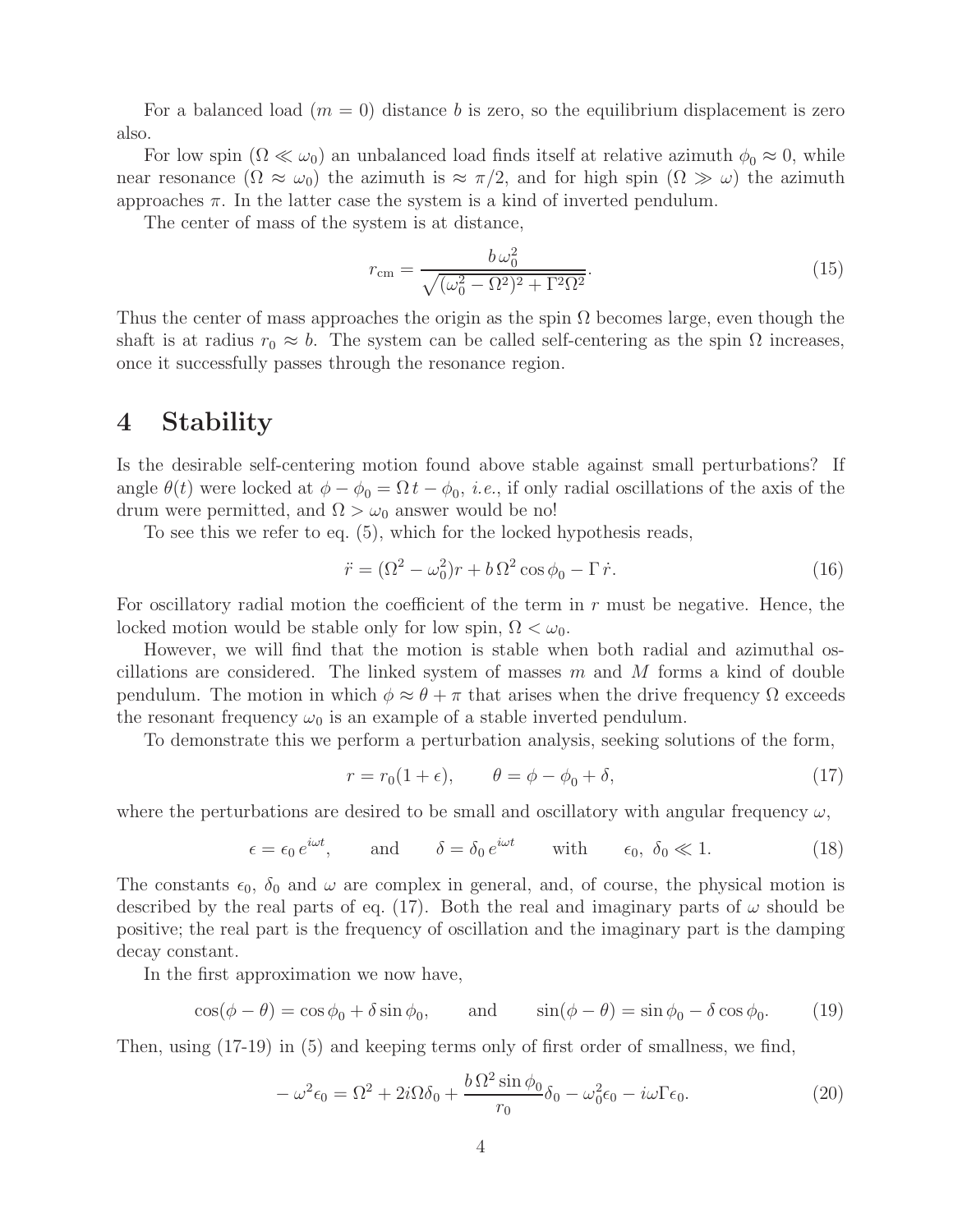With eq. (12) this tells us that,

$$
\epsilon_0 = -\frac{\Gamma \omega + 2i\omega \Omega}{\omega^2 - \omega_0^2 + \Omega^2 - i\omega \Gamma} \delta_0.
$$
\n(21)

Similarly, eq. (6) leads to,

$$
0 = -\omega^2 \delta_0 + 2i\Omega\omega\epsilon_0 + \frac{b\,\Omega^2\cos\phi_0}{r_0}\delta_0 + \Gamma\Omega_0\epsilon_0 + i\omega\Gamma\delta_0,\tag{22}
$$

which together with eq.  $(11)$  tells us that,

$$
\delta_0 = \frac{\Gamma \Omega + 2i\Omega \omega}{\omega^2 - \omega_0^2 + \Omega^2 - i\omega \Gamma} \epsilon_0.
$$
\n(23)

Equations (21) and (23) are consistent only if,

$$
\frac{\Gamma \Omega + 2i\Omega \omega}{\omega^2 - \omega_0^2 + \Omega^2 - i\omega \Gamma} = \pm i,
$$
\n(24)

which leads to the quadratic equation,

$$
\omega^2 - 2\omega(\pm\Omega - i\Gamma/2) - \omega_0^2 + \Omega^2 \pm i\Gamma\Omega = 0.
$$
 (25)

The roots of this with positive real parts are,

$$
\omega = \begin{cases}\n\sqrt{\omega_0^2 - (\Gamma/2)^2} \pm \Omega + i\Gamma/2, & \Omega < \sqrt{\omega_0^2 - (\Gamma/2)^2}, \\
\Omega \pm \sqrt{\omega_0^2 - (\Gamma/2)^2} + i\Gamma/2, & \Omega > \sqrt{\omega_0^2 - (\Gamma/2)^2}.\n\end{cases}
$$
\n(26)

In the above we have assumed that the damping is weak enough that  $\omega_0 > \Gamma/2$ . Then, perturbations die out with characteristic time 2/Γ which is greater than the natural period of oscillation,  $1/\omega_0$ .

Thus stable motion exists for all values of the spin  $\Omega$ . Referring to eq. (22), we note that the key coupling between the radial and azimuthal perturbations ( $\epsilon$  and  $\delta$ ) is provided by the Coriolis force.

As the spin frequency  $\Omega$  approaches the resonant frequency  $\omega_0$  the lower frequency of the perturbed motion goes to zero. If the amplitude of the perturbation is large it will be noticeable throughout the laundromat.

For high spin, eqs. (23) and (26) yield the relation,

$$
\delta_0 = \frac{i\epsilon_0}{1 - \frac{i\Gamma}{2\Omega} - \frac{\Gamma^2}{8\Omega\left(\Omega \pm \sqrt{\omega_0^2 - (\Gamma/2)^2}\right)}} \approx i\epsilon_0,\tag{27}
$$

which indicates that the radial and azimuthal perturbations are 90◦ out of phase. The angular velocity of the motion of the center of the drum is,

$$
\dot{\theta} = \Omega + \epsilon_0 \sin \left( \Omega \pm \sqrt{\omega_0^2 - (\Gamma/2)^2} \right),\tag{28}
$$